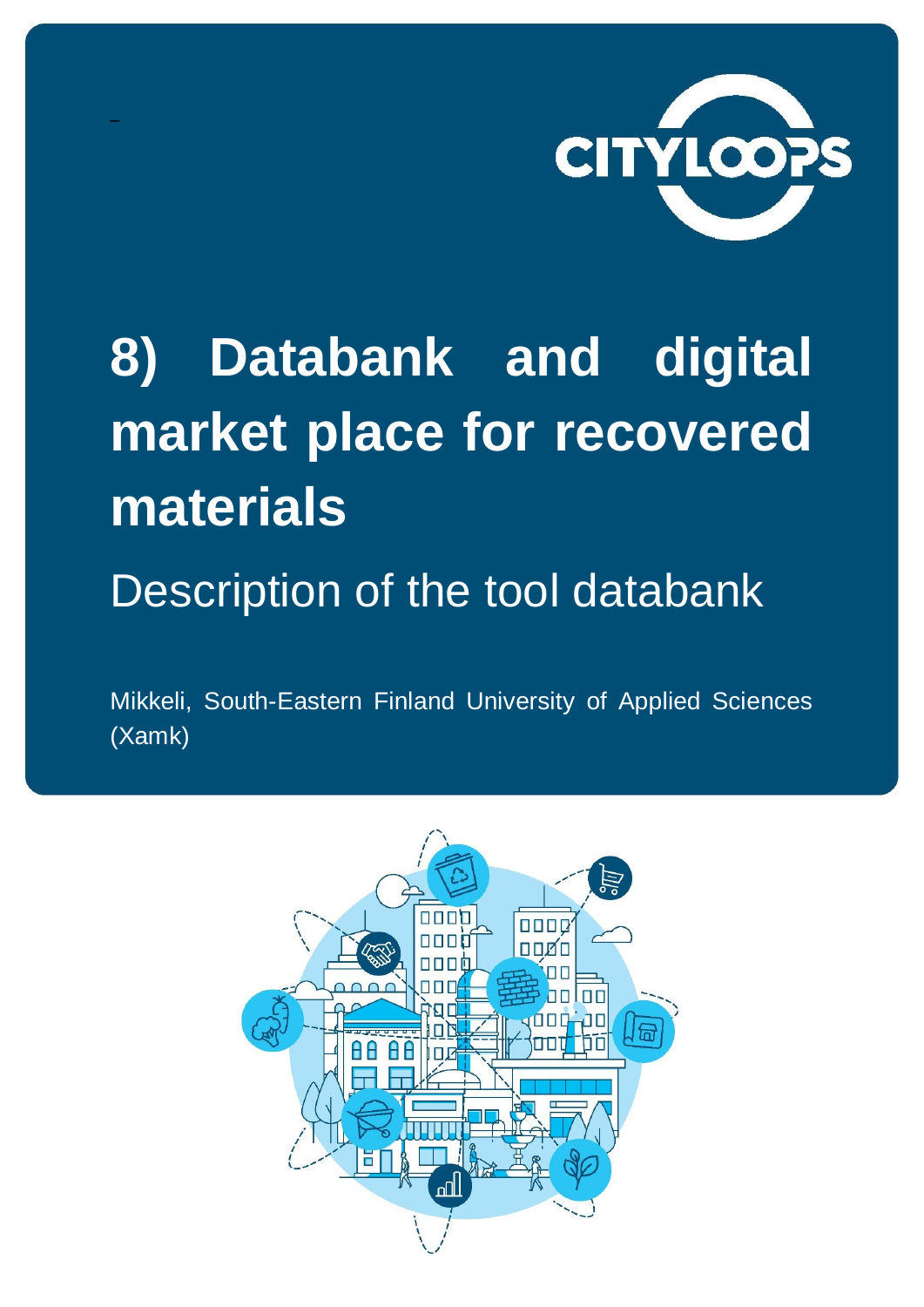

| Version                       | 1.0                                                                                                                                                                                                                                |
|-------------------------------|------------------------------------------------------------------------------------------------------------------------------------------------------------------------------------------------------------------------------------|
| <b>WP</b>                     | $\overline{2}$                                                                                                                                                                                                                     |
| Deliverable                   |                                                                                                                                                                                                                                    |
| <b>Date</b>                   | 30.3.2021                                                                                                                                                                                                                          |
| <b>Dissemination</b><br>level | Confidential                                                                                                                                                                                                                       |
| Deliverable lead              | Pernille Kernel, WP2 Lead & ICLEI                                                                                                                                                                                                  |
|                               | Miika Hämäläinen, Xamk                                                                                                                                                                                                             |
|                               | Esa Hannus, Xamk                                                                                                                                                                                                                   |
| <b>Authors</b>                | Hanne Soininen, Xamk                                                                                                                                                                                                               |
|                               | Vuokko Malk, Xamk                                                                                                                                                                                                                  |
|                               |                                                                                                                                                                                                                                    |
| <b>Reviewers</b>              | <b>ICLEI</b>                                                                                                                                                                                                                       |
| <b>Abstract</b>               | This description explains how the tool "Databank for recovered<br>materials (Mikkeli)" is set up and how it is operated. Databank is<br>part of the tool 8 Databank and digital market place for recovered<br>materials (Mikkeli). |
| <b>Keywords</b>               | CDW, material flow, demolition, handling CDW, databank                                                                                                                                                                             |
| License                       | This work is licensed under a Creative Commons Attribution 4.0<br>International License(CC BY 4.0).<br>See: https://creativecommons.org/licenses/by/4.0/                                                                           |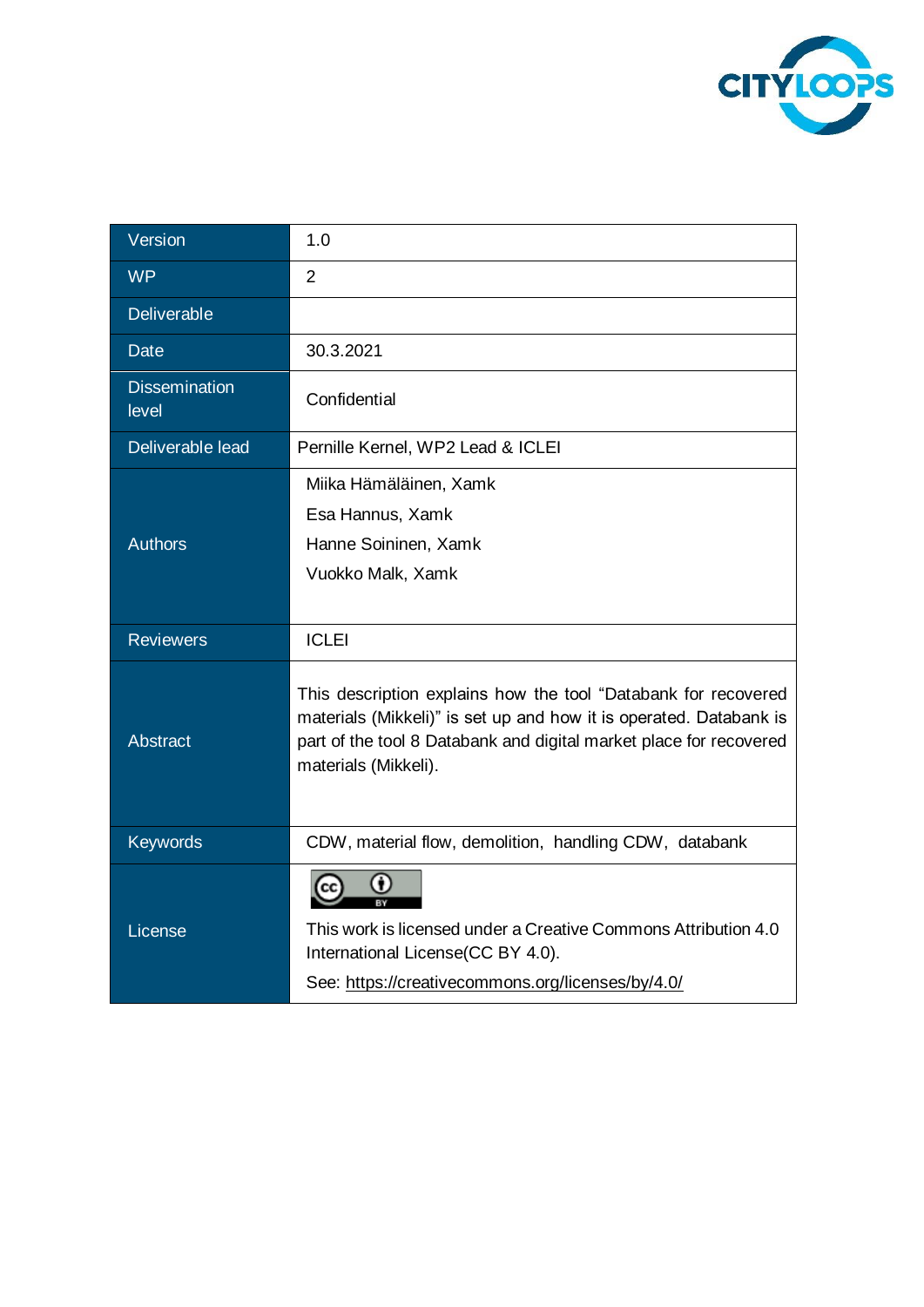

## **Contents**

| 1. Introduction                                |    |
|------------------------------------------------|----|
| 2. The technology behind the databank ________ |    |
|                                                | າ  |
| 4. Summary 1.1 Summary                         | Б. |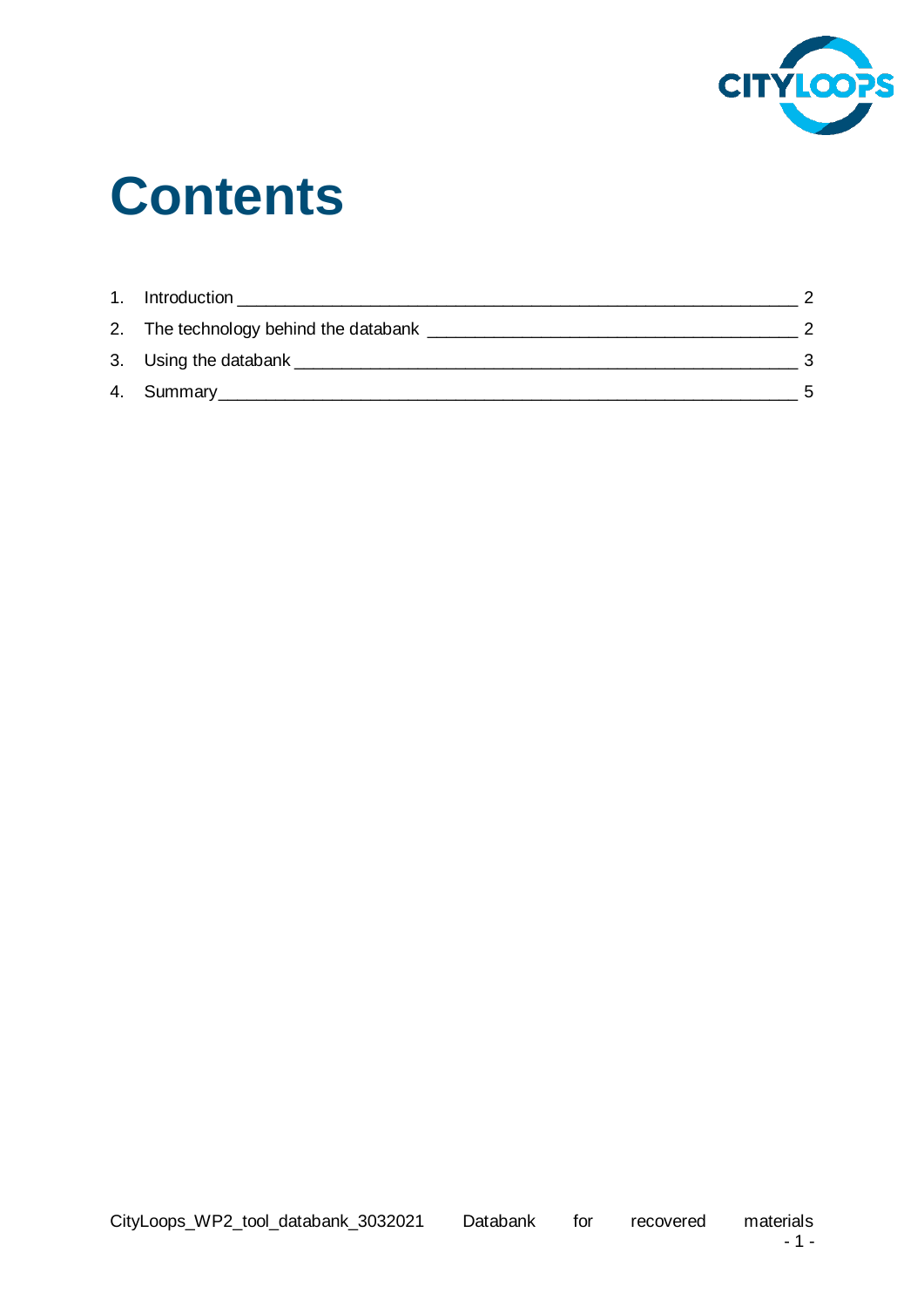

#### <span id="page-3-0"></span>**1. Introduction**

The CityLoops – Closing the loop for urban material flows – project solves the challenges of the circular economy. In Europe, most waste is produced through construction and demolition. Better handling and possible reuse of construction and demolition waste (CDW) are in the focus in the CityLoops project. The project involves seven European cities and is funded by the European Union's Horizon2020 research and innovation programme under Grant Agreement No. 821033. South-Eastern Finland University of Applied Sciences (Xamk) and Mikkeli development company Miksei Ltd (Miksei Oy) are both involved in the project.

This document describes the tool number 8) "*Databank and digital market place for recovered materials*" of the CityLoops project, mostly focusing on the Databank. The databank has been developed by Xamk (South-Eastern Finland University of Applied Sciences), Mikkeli, Finland. The development of the marketplace has been carried out by Mikkeli Development Miksei Ltd.

This tool combines data from the 3D scanning tool (using drone imaging) and Miksei's demolition planning (Mikkeli City Development) on construction materials (CDW) from demolition sites around the city of Mikkeli into a databank. The databank stores information on materials such as volume, location, date available, material composition and basic characteristics. The databank keeps all the gathered data (including drone photographs, 3D models, documents, etc.). This data about material stocks is then fed into the digital marketplace. The purpose of this tool is to centralise and display the relevant information on recovered CDW in an organised and accessible manner, such that supply and demand can be matched and the secondary materials can be reused instead of primary materials. Alpha version of the Databank has been developed by Xamk during the preparation and inception phase of the CityLoops-project.

### <span id="page-3-1"></span>**2. The technology behind the databank**

The databank is an adapted version of a previously developed databank application by Xamk. The new deployment of the databank application required software component updating and reconfigurations and changes to the database structure. Finding ways to automate and standardise data entry is important to limit labour.

The databank can store numerical values (database) and any kinds of files and documents including the necessary metadata (eg. environmental and 3D data). Technically the solution is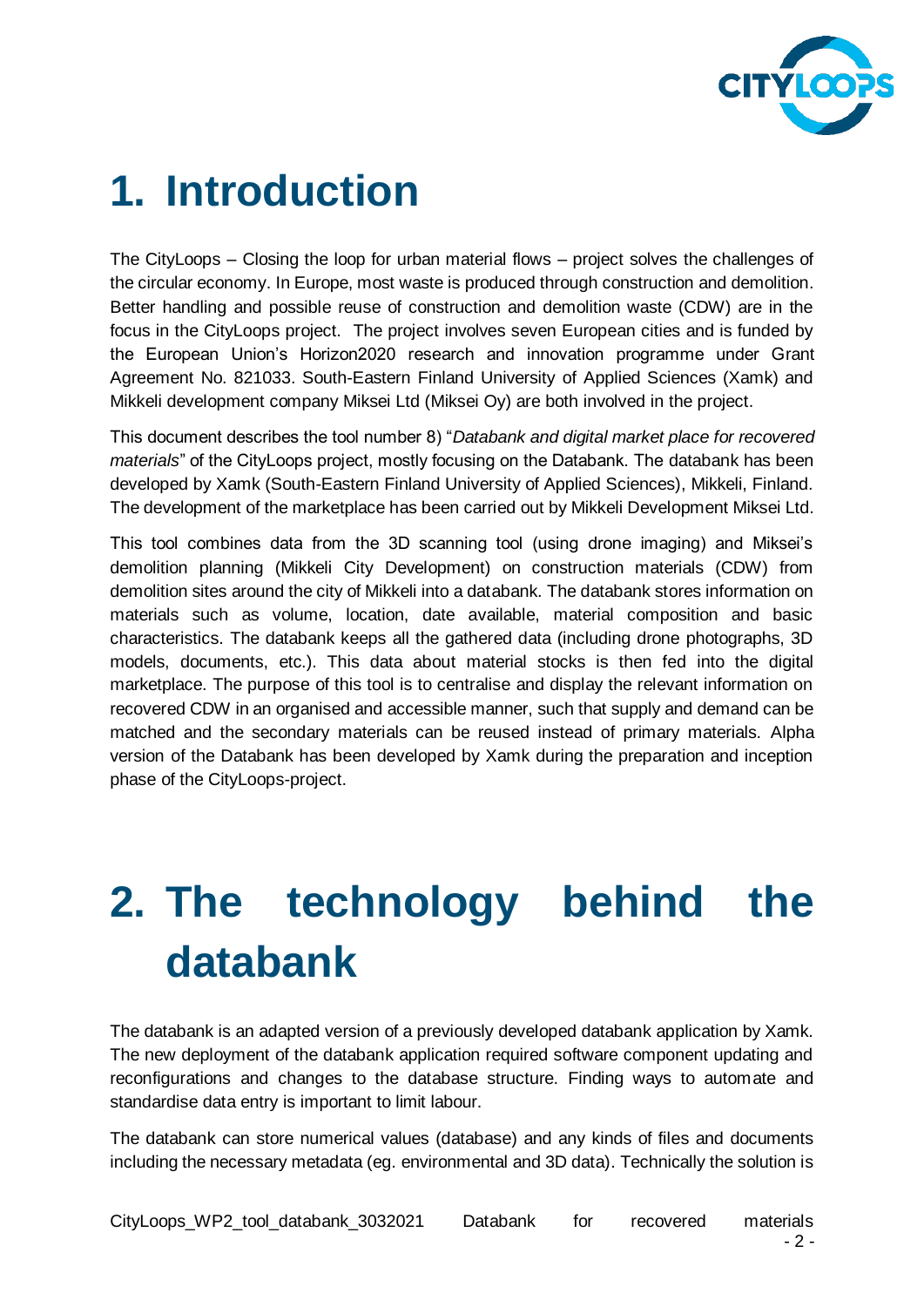

built-up with the so called MERN-stack (MongoDB, ExpressJS, ReactJS/Redux and NodeJS) with Keycloak identity and access management. The databank is designed to run on an HTTPS configured apache2 server using a reverse proxy. The application also requires setting up Postgres and Keycloak on Docker with appropriate routing on the reverse proxy.



*Figure 1. Database hierarchy diagram.*

#### <span id="page-4-0"></span>**3. Using the databank**

The operational idea is to store the data, and to deliver selected material stocks to the digital marketplace. Another CityLoops tool – 3D modelling tool for tracking the flows of on-site CDW – provides 3D models and digital imagery from each of the monitoring session done onsite during the demolition process. This collected data is stored to the databank. 3D modelling tool provides calculated amounts of material lots, which are stored into the databank. Also possible other information such as documents concerning the demolition target can be stored into the databank. Material lots that are approved to be valid are delivered to the digital market place via digital connection or manually.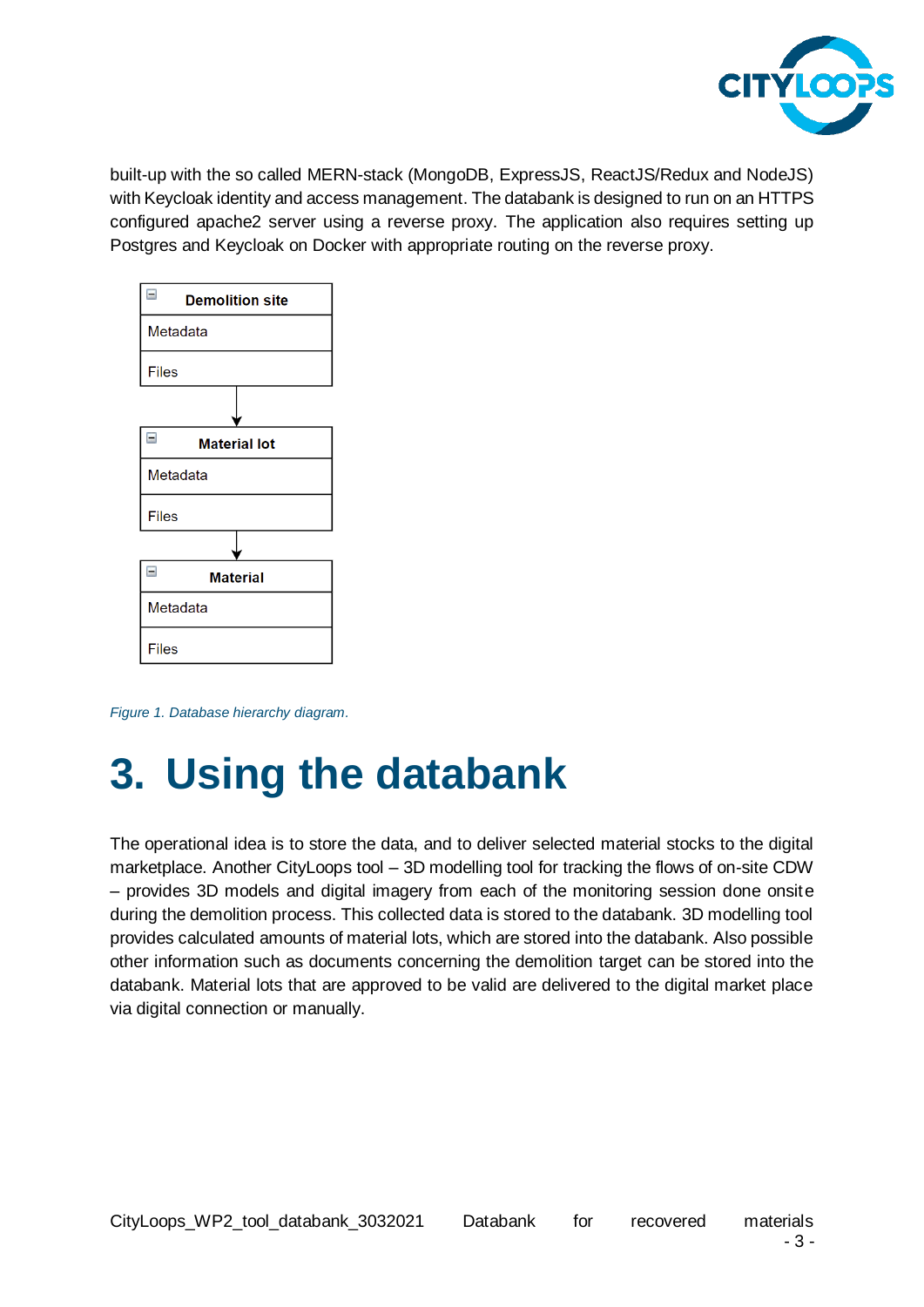

| Test                           | <b>Building info</b>                  |                 |                      |                       | <b>Building's files:</b>                                                 |                                       |                         |               |                            |
|--------------------------------|---------------------------------------|-----------------|----------------------|-----------------------|--------------------------------------------------------------------------|---------------------------------------|-------------------------|---------------|----------------------------|
| Address: Teststreet 1, Mikkeli |                                       |                 |                      |                       | <b>File description</b><br><b>Numeric description</b><br><b>Download</b> |                                       |                         |               |                            |
| Owner/administrator: Test Itd. |                                       |                 |                      |                       | Windows<br>$\overline{2}$                                                |                                       | IMG_20190706_182330.jpg |               |                            |
| Year built: 2000               |                                       |                 |                      |                       | Chair<br>1                                                               |                                       | download (2).png        |               |                            |
| <b>Classification: School</b>  |                                       |                 |                      |                       |                                                                          |                                       |                         |               |                            |
|                                | <b>Structural frame: Concrete</b>     |                 |                      |                       |                                                                          |                                       |                         |               |                            |
| Roof: Flat roof                |                                       |                 |                      |                       |                                                                          |                                       |                         |               |                            |
|                                | <b>Exterior cladding: Brick</b>       |                 |                      |                       |                                                                          |                                       |                         |               |                            |
| Floors: 1                      |                                       |                 |                      |                       |                                                                          |                                       |                         |               |                            |
|                                | <b>Additional information:</b>        |                 |                      |                       |                                                                          |                                       |                         |               |                            |
|                                | Building ID: 60119c147c9a0a6210836bed |                 |                      |                       |                                                                          |                                       |                         |               |                            |
| <b>Material lots</b>           |                                       |                 |                      |                       |                                                                          |                                       |                         |               |                            |
| Add lot:                       |                                       |                 |                      |                       |                                                                          |                                       |                         |               |                            |
|                                | <b>Description</b>                    | Number of units | <b>Weight/Volume</b> | Unit of weight/volume |                                                                          | Ready for sale Additional information | Lot info                |               | <b>Edit lot</b> Delete lot |
|                                | Concrete                              | $\overline{2}$  | 3                    | m <sup>s</sup>        | П                                                                        | asd                                   | Open                    | $\varnothing$ | 侖                          |
|                                |                                       |                 | N/A                  | N/A                   | П                                                                        |                                       | Open                    | $\alpha$      | 価                          |
|                                | Office furniture 21                   |                 |                      |                       |                                                                          |                                       |                         |               |                            |
|                                |                                       |                 |                      |                       |                                                                          |                                       |                         |               |                            |
|                                |                                       |                 |                      |                       |                                                                          |                                       |                         |               |                            |
| Category<br>Heap<br>Furniture  |                                       |                 |                      |                       |                                                                          |                                       |                         |               |                            |

*Figure 2. Mockup UI of the databank.*

To start using the databank, a user must have their account be created through Keycloak by an administrator. The administrator may also assign them a role and a group (their organization) which will determine their level of access. Demolition sites (referred to as buildings in the mockup), and the files and data contained in them will be accessible to everyone in the creator's group and to user accounts with the roles of *admin* or *editor*.

Users of the databank will be able to create sites. To create a site, the user must enter some basic information to identify the site such as a name, location, etc. Any files such as 3D models or reports can be stored under the site. Files can have a general description and a separate numeric description. The numeric description can be used, for example, to indicate the results of a contaminant mapping report at a glance.

Once the site has been created, material lots can be added to the site. Material lots are categorized into heaps or loose furniture. A lot can be divided into individual materials, such as a specific heap or a single piece of furniture. Materials can also have files and metadata attached to them, but they can only be entered into the online marketplace as a lot. Entering a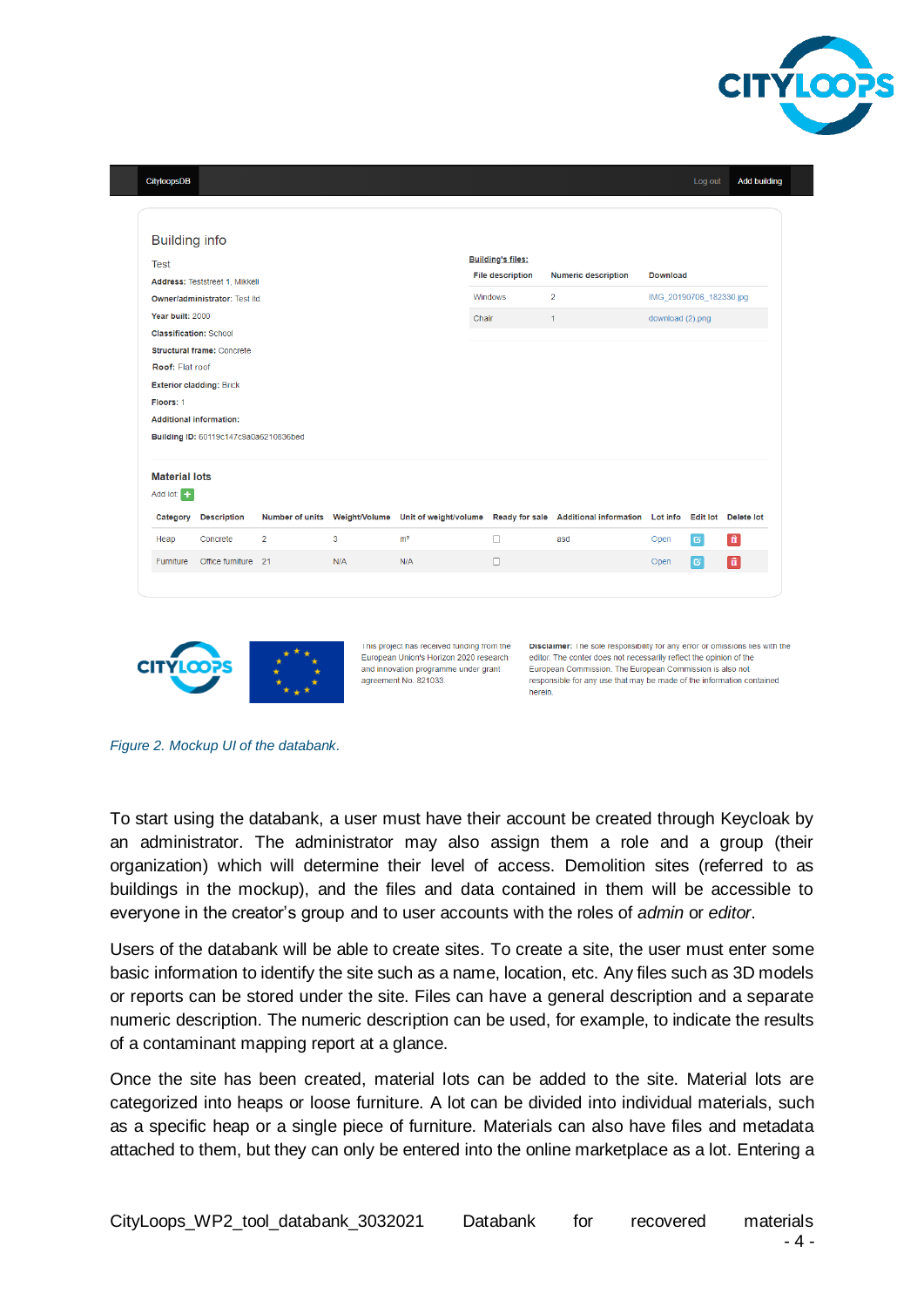

lot into the digital marketplace is done by checking the "Ready for sale" checkbox in the material lots list (not yet implemented as of March 2021).

#### <span id="page-6-0"></span>**4. Summary**

Once deployed, the databank alpha version is ready to accept users and can be used to store information and files on demolition sites. The databank will undergo further development in the CityLoops demonstration phase. Data fields relating to sites, material lots, and materials will be tweaked according to emerging user needs, and the integration with the digital marketplace operated by Miksei will be implemented after the database is deployed and operational.